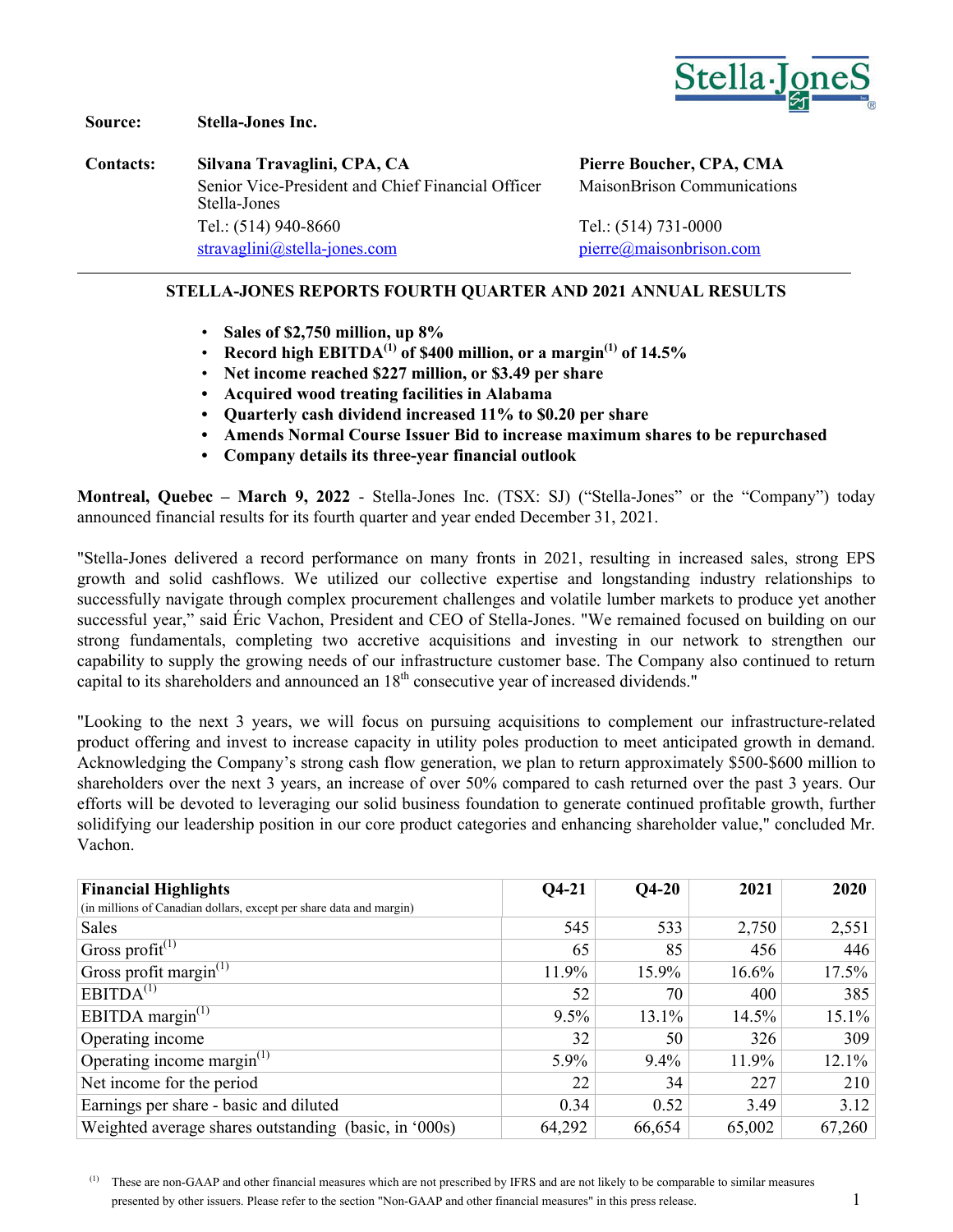#### **FOURTH QUARTER RESULTS**

Sales for the fourth quarter of 2021 amounted to \$545 million, up from sales of \$533 million for the same period in 2020. Excluding the contribution from the acquisitions of Cahaba Pressure Treated Forest Products, Inc. ("Cahaba Pressure") and Cahaba Timber, Inc. ("Cahaba Timber") of six million dollars and the negative impact of the currency conversion of \$14 million, pressure-treated wood sales rose \$26 million, or 5%, mainly driven by higher volumes and pricing from utility poles as well as improved pricing for railway ties. This growth was partially offset by lower demand for residential lumber. The decrease in logs and lumber sales mainly stemmed from the lower market price of lumber.

On November 19, 2021, the Company acquired Cahaba Pressure and Cahaba Timber and included its results of operations as of the acquisition date. Cahaba Pressure manufactures, distributes and sells treated and untreated wood poles, crossties and posts and provides custom treating services. Cahaba Timber is a producer of treated poles and pilings and engages in raw material procurement.

#### **Pressure-treated wood products:**

- **Utility poles (42% of Q4-21 sales)**: Utility poles sales amounted to \$227 million, up from \$201 million for the same period last year. Excluding the contribution from acquisitions and the negative currency conversion effect, sales increased 13%, primarily due to increased maintenance and project-related demand and higher pricing.
- **Railway ties (27% of Q4-21 sales)**: Sales of railway ties amounted to \$147 million, in line with last year. Excluding the negative currency conversion effect, railway ties sales rose 3%, mainly driven by improved pricing for both Class 1 and non-Class 1 business.
- **Residential lumber (20% of Q4-21 sales)**: Residential lumber sales totaled \$107 million, down from \$117 million of sales generated in the same period in 2020. Despite the lower market price of lumber in the fourth quarter of 2021, compared to the fourth quarter of 2020, pricing for residential lumber remained unchanged. The decrease in sales stems from lower sales volumes.
- **Industrial products (5% of Q4-21 sales)**: Industrial product sales amounted to \$25 million, slightly up compared to the \$23 million of sales generated a year ago, primarily due to the mix of project-related bridge work.

#### **Logs and lumber:**

• **Logs and lumber (6% of Q4-21 sales)**: Logs and lumber sales totaled \$39 million, down 13% compared to the same period last year, mainly due to the lower market price of lumber.

Gross profit was \$65 million in the fourth quarter of 2021, versus \$85 million, in the fourth quarter of 2020, representing a margin of 11.9% and 15.9% respectively. The decrease was primarily attributable to the higher inventory cost of residential lumber at the end of the third quarter. Given the time lag in contractual price adjustments, the rise in costs during the quarter outpaced sales price increases across all product categories. This further contributed to the lower gross profit in the fourth quarter of 2021, compared to the same period last year.

Similarly, operating income totaled \$32 million in the fourth quarter of 2021 versus operating income of \$50 million in the corresponding period of 2020, while EBITDA decreased to \$52 million, down 26%, compared to \$70 million reported in the fourth quarter of 2020.

As a result, net income for the fourth quarter of 2021 was \$22 million, or \$0.34 per share, compared to net income of \$34 million, or \$0.52 per share, in the corresponding period of 2020.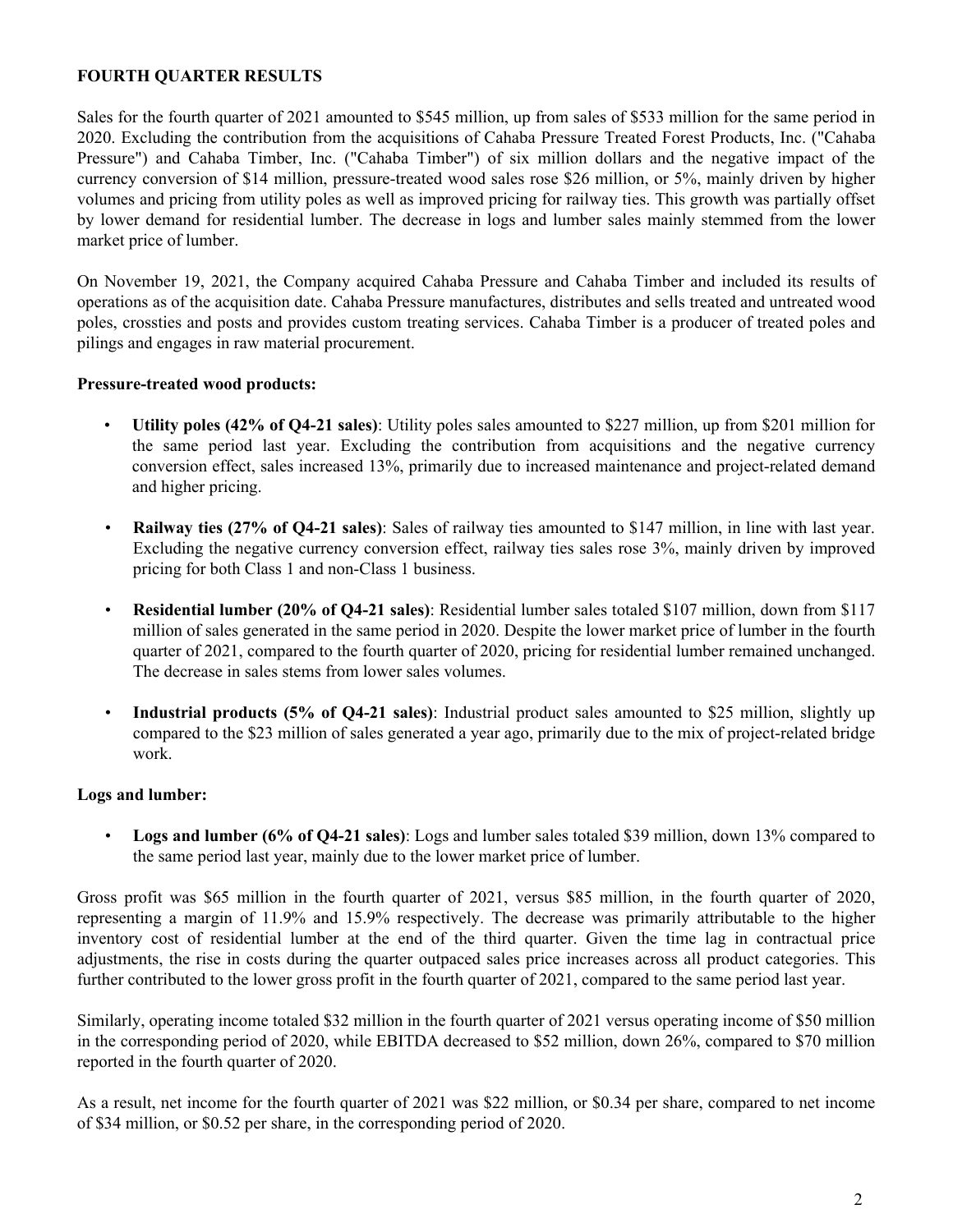### **2021 RESULTS**

Sales for the year ended December 31, 2021 were up 8% to \$2,750 million, compared to sales of \$2,551 million in 2020, despite a \$127 million negative impact from currency conversion. Excluding the impact of the currency conversion and the contribution from acquisitions, pressure-treated wood sales rose \$232 million, or 10% and sales of logs and lumber increased by \$88 million. The increase in sales was driven by organic growth across all product categories.

#### **Pressure-treated wood products:**

- **Utility poles (34% of 2021 sales)**: Utility poles sales increased to \$925 million in 2021, compared to sales of \$888 million in 2020. Excluding the contribution from the acquisition of Cahaba Pressure and Cahaba Timber in November 2021 and the currency conversion effect, utility poles sales increased by \$83 million, or 9%, driven by strong maintenance demand for distribution poles, favourable price adjustments in response to raw material cost increases and a better sales mix, including the impact of incremental fireresistant wrapped pole sales volumes. This growth was partially attenuated by less project-related volumes.
- **Railway ties (25% of 2021 sales)**: Railway ties sales were \$700 million in 2021, compared to sales of \$733 million in 2020. Excluding the currency conversion effect, railway ties sales increased \$13 million, or 2%, largely attributable to higher non-Class 1 sales compared to 2020, as continued strong demand outweighed the pricing pressures in the first half of the year. Sales for Class 1 customers remained relatively stable yearover-year.
- **• Residential lumber (28% of 2021 sales)**: Sales in the residential lumber category rose to \$773 million in 2021, compared to sales of \$665 million in 2020. Excluding the currency conversion effect, residential lumber sales increased \$127 million, or 19%, driven by the exceptional rise in the market price of lumber during the first six months of the year. This increase was partially offset by lower sales volumes attributable to softer consumer demand compared to last year.
- **• Industrial products (5% of 2021 sales)**: Industrial product sales were relatively unchanged at \$121 million in 2021 compared to sales of \$119 million in 2020. Excluding the currency conversion effect, industrial product sales increased \$9 million or 8%, largely due to more timber and piling projects compared to 2020, offset in part by lower project-related bridge and crossing sales.

#### **Logs and lumber:**

**• Logs and lumber (8% of 2021 sales)**: Sales in the logs and lumber product category were \$231 million in 2021, up 60% compared to \$146 million in 2020. The increase is due to the exceptional rise in the market price of lumber in the first half of the year.

Driven by sales growth, gross profit grew to \$456 million, compared to \$446 million in 2020, and EBITDA increased to a record \$400 million, from \$385 million in 2020. The increase in gross profit and EBITDA was primarily driven by the rise in sales prices for residential lumber, which exceeded the higher cost of lumber, as well as, improved pricing, sales mix and volumes for utility poles. This increase was partially offset by a decrease in residential lumber demand, lower railway ties pricing and the unfavourable impact of the depreciation of the U.S. dollar. Given, however, the time lag in contractual sales price adjustments, the increase in costs outpaced price increases and EBITDA margin decreased to 14.5% compared to a margin of 15.1% in the prior year.

Net income in 2021 was \$227 million, an increase of 8% versus net income of \$210 million in 2020. Earnings per share in 2021 were \$3.49, an increase of 12% compared to earnings per share of \$3.12 in 2020. Earnings per share was positively impacted by the increase in net income and the Company's repurchase of shares through its normal course issuer bids.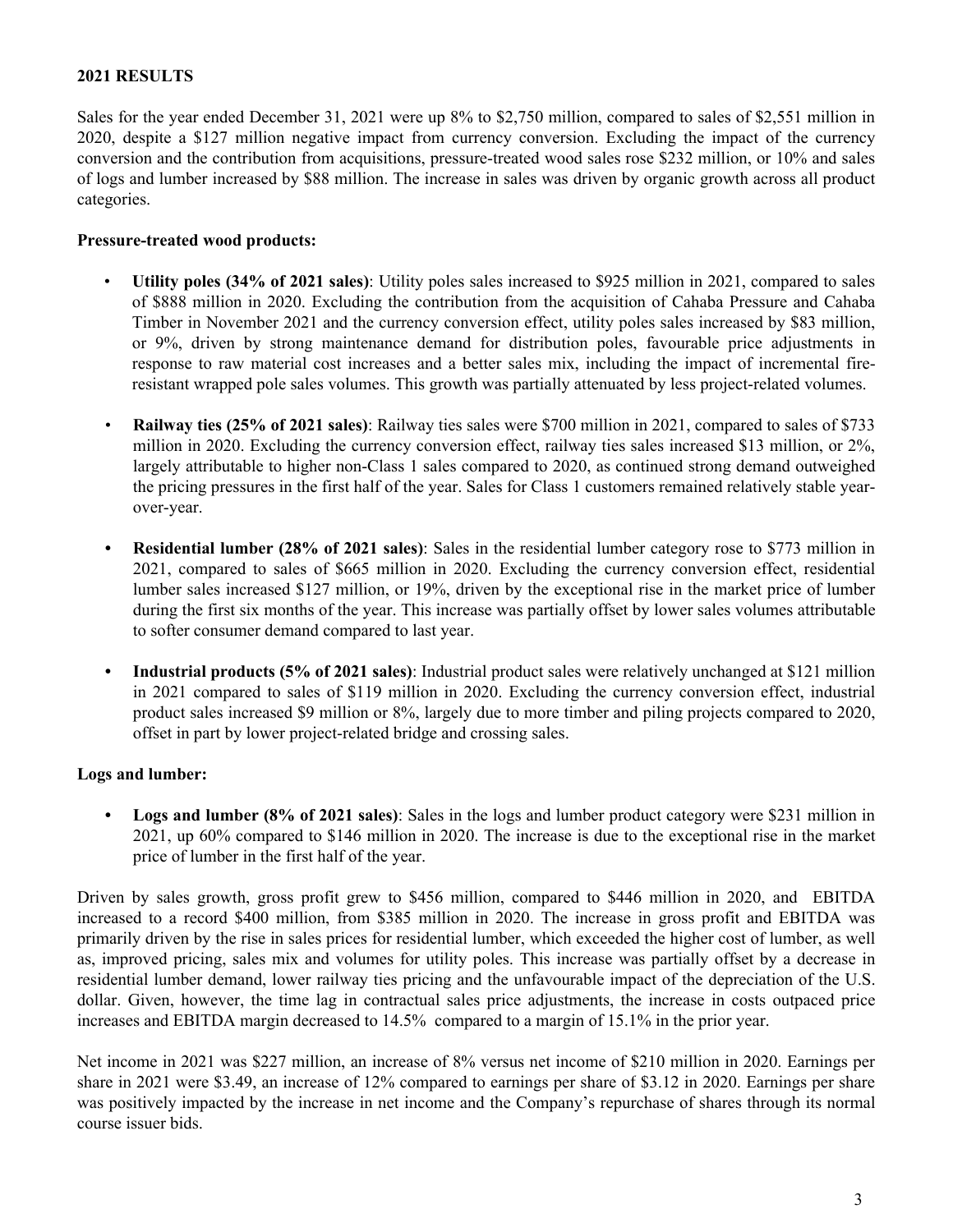### **STRONG LIQUIDITY AND CAPITAL RESOURCES**

During the year ended December 31, 2021, Stella-Jones generated operating cash flows of \$251 million. The Company invested \$129 million in strategic acquisitions, \$64 million in its property, plant and equipment and intangible assets, and returned \$155 million of capital to shareholders through the payment of dividends and the repurchase of shares. As at December 31, 2021, the Company maintained a healthy financial position with a net debt-to-EBITDA ratio of 2.2x and available liquidity of \$329 million.

### **NORMAL COURSE ISSUER BID**

On November 8, 2021, the Toronto Stock Exchange ("TSX") accepted Stella-Jones' Notice of Intention to Make a normal course issuer bid ("NCIB') to purchase for cancellation, up to 4,000,000 common shares during the 12 month period commencing November 12, 2021 and ending November 11, 2022, representing approximately 8% of the public float of its common shares. ("2021-2022" NCIB)

In the three-month period ended December 31, 2021, the Company repurchased 721,548 common shares for cancellation in consideration of \$30 million, under its NCIB. In 2021, the Company repurchased in total 2,447,419 common shares for cancellation in consideration of \$108 million, under the NCIB's then in effect.

Subsequent to year-end, on March 8, 2022, the Company received approval from the TSX to amend its NCIB in order to increase the maximum number of common shares that may be repurchased for cancellation by the Company during the 12-month period ending November 11, 2022, from 4,000,000 to 5,000,000 common shares, representing approximately 10% of the public float of its common shares as at the October 31, 2021. The amendment to the NCIB will be effective on March 14, 2022 and will continue until November 11, 2022 or such earlier date as Stella-Jones has acquired the maximum number of common shares permitted under the NCIB. All other terms and conditions of the NCIB remained unchanged. Purchases under the NCIB are made on behalf of Stella-Jones by a registered broker through the facilities of the TSX.

### **QUARTERLY DIVIDEND INCREASED 11% TO \$0.20 PER SHARE**

On March 8, 2022 the Board of Directors declared a quarterly dividend of \$0.20 per common share, representing an increase of 11% over the previous quarterly dividend, on the outstanding common shares of the Company, payable on April 22, 2022 to shareholders of record at the close of business on April 4, 2022. This dividend is designated to be an eligible dividend.

## **OUTLOOK**

To better reflect its business dynamics, the Company is shifting its financial guidance to a three-year outlook. Over the next 3 years, Stella-Jones anticipates continued sales and EBITDA growth. It expects to generate an annual sales growth rate in the mid-single digit range from the 2019 pre-pandemic levels and continues to target EBITDA margin of approximately 15% for the 2022-2024 period.

By core product categories for 2022-2024:

- The Company will expand its capital expenditure program and invest an additional \$90 to \$100 million to support the anticipated high single-digit organic growth in the utility poles category;
- The Company continues to project growth in the railway ties category in the low single-digits; and
- For residential lumber, the Company anticipates stable long-term demand but believes the market price of lumber will normalize. As a result, the Company expects its residential lumber sales to decrease compared to 2021 and assumes sales in the 2022-2024 period will be approximately 35% above the 2019 prepandemic levels.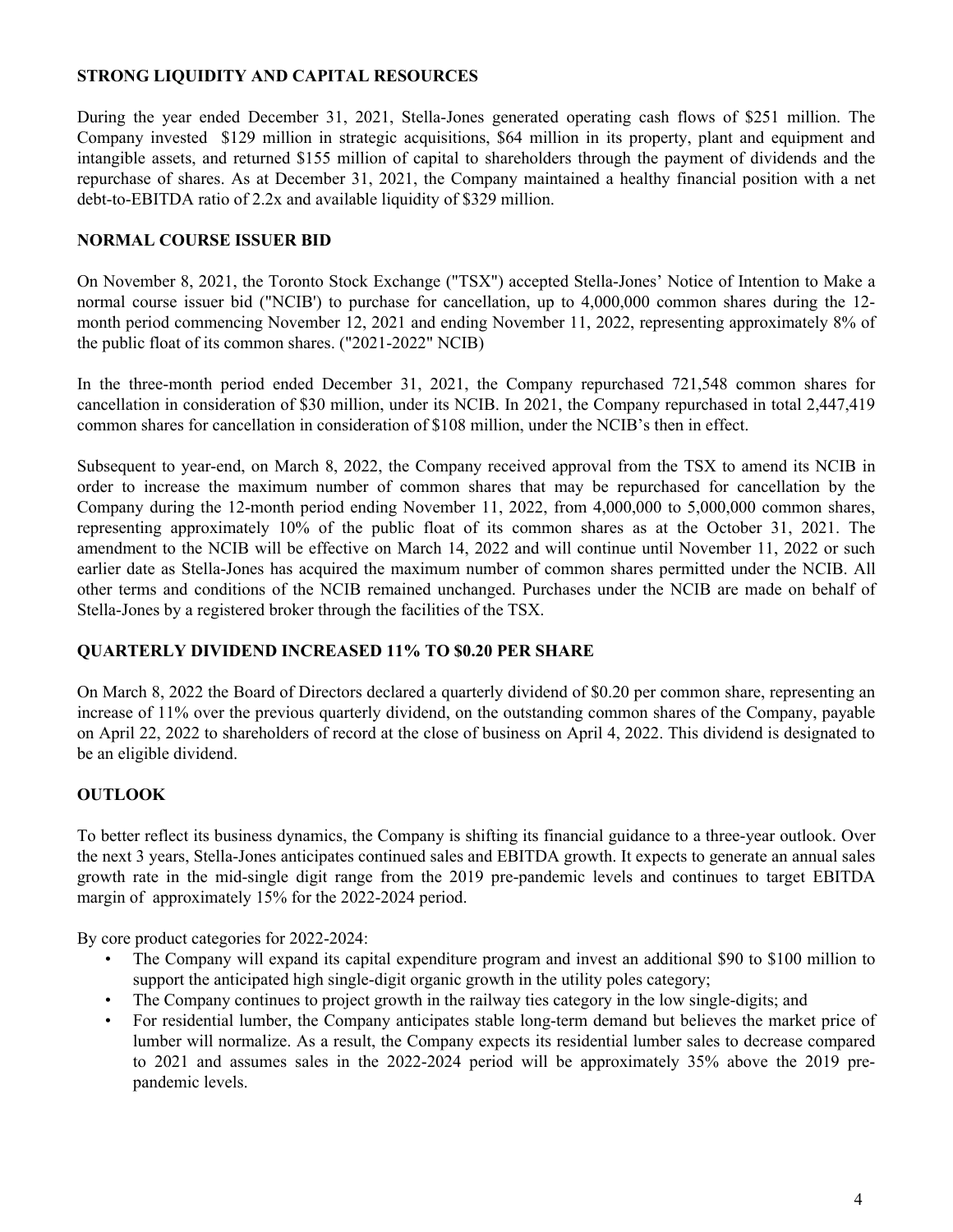With the anticipated normalization of lumber prices and expected growth in the Company's infrastructure-related businesses, the sales of utility poles, railway ties and industrial product categories are expected to represent 75-80% of total sales, while the relative proportion of residential lumber sales is projected to stabilize to 20-25% by 2024.

Based on its current business model, the Company projects returning to shareholders approximately \$500 to \$600 million in the 2022-2024 period.

The Company plans to pursue acquisitions that further support growth in its infrastructure-related products categories. It also plans to evaluate growth opportunities in adjacent businesses where it can leverage its core knowledge and key attributes to generate continued strong cash flow. For strategic acquisitions, the Company anticipates increasing its leverage to finance such opportunities. As per its capital allocation strategy, the Company targets a leverage ratio of 2.0x-2.5x and may temporarily deviate and exceed its target to pursue acquisitions.

The Company's financial guidance is based on its current outlook and takes into account a number of economic and market assumptions. Please refer to the Company's Management's Discussion and Analysis for a complete list of assumptions.

### **CONFERENCE CALL**

Stella-Jones will hold a conference call to discuss these results on March 9, 2022, at 10:00 a.m. Eastern Standard Time. Interested parties can join the call by dialing 1-438-803-0545 (Toronto or overseas) or 1-888-440-2194 (elsewhere in North America). Parties unable to call in at this time may access a recording by calling 1-800-770-2030 and entering the passcode 4899896. This recording will be available on Wednesday, March 9, 2022 as of 1:30 p.m. until 11:59 p.m. on Wednesday, March 16, 2022.

#### **ABOUT STELLA-JONES**

Stella-Jones Inc. (TSX: SJ) is North America's leading producer of pressure-treated wood products. It supplies all the continent's major electrical utilities and telecommunication companies with wood utility poles and North America's Class 1, short line and commercial railroad operators with railway ties and timbers. Stella-Jones also provides industrial products, which include wood for railway bridges and crossings, marine and foundation pilings, construction timbers and coal tar-based products. Additionally, the Company manufactures and distributes premium residential lumber and accessories to Canadian and American retailers for outdoor applications, with a significant portion of the business devoted to servicing the Canadian market through its national manufacturing and distribution network.The Company's common shares are listed on the Toronto Stock Exchange.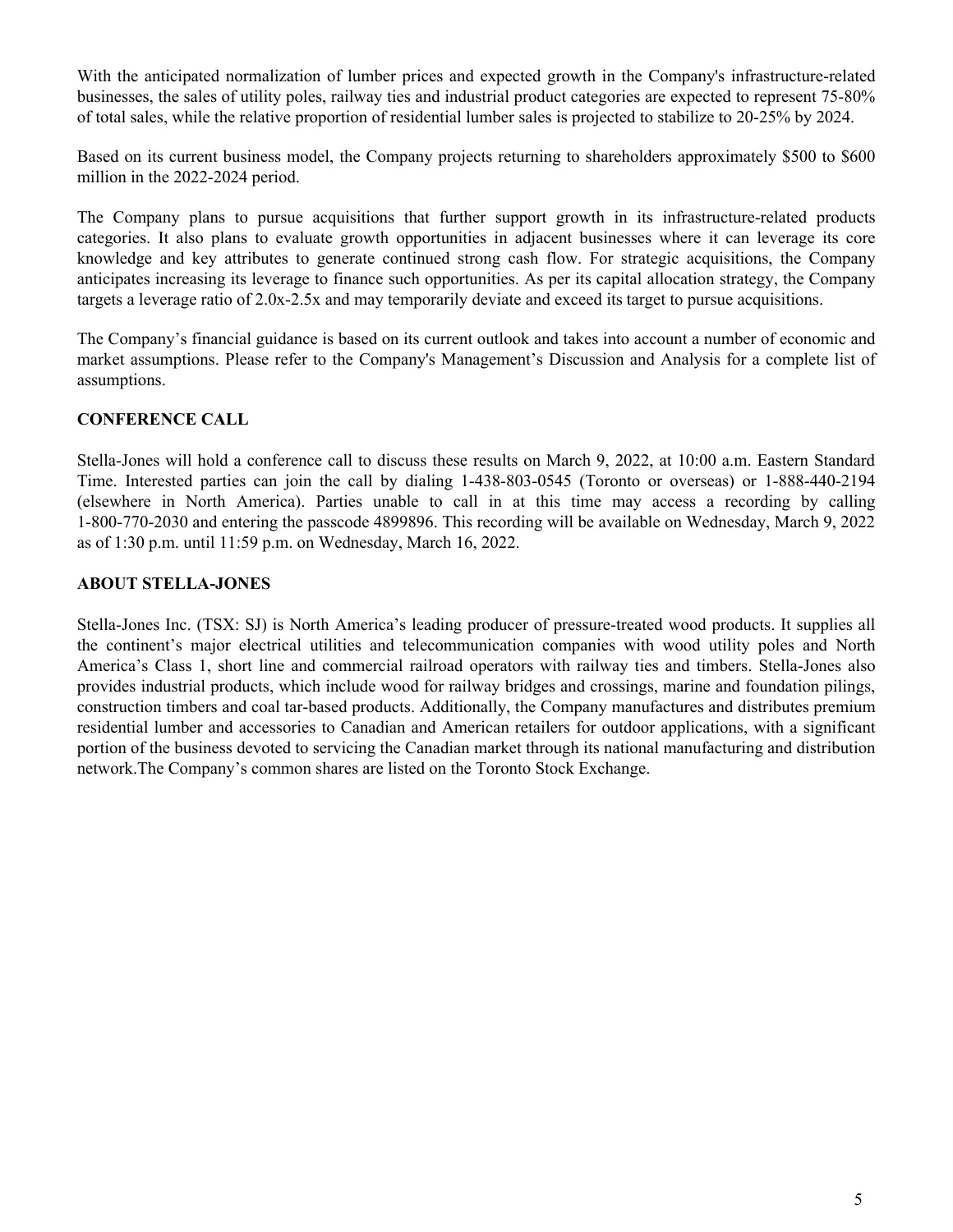#### **CAUTION REGARDING FORWARD-LOOKING INFORMATION**

Except for historical information provided herein, this press release may contain information and statements of a forward-looking nature concerning the future performance of the Company. These statements are based on suppositions and uncertainties as well as on management's best possible evaluation of future events. Such factors may include, without excluding other considerations, general economic and business conditions (including the impact of the coronavirus pandemic), evolution in customer demand for the Company's products and services, product selling prices, availability and cost of raw materials, changes in foreign currency rates, and the ability of the Company to raise capital. As a result, readers are advised that actual results may differ from expected results. Unless required to do so under applicable securities legislation, the Company does not assume any obligation to update or revise forward-looking statements to reflect new information, future events or other changes after the date hereof.

**Note to readers: The audited consolidated financial statements for the year ended December 31, 2021 as well as management's discussion and analysis are available on Stella-Jones' website at [www.stella-jones.com.](http://www.stella-jones.com)**

| <b>Head Office</b>                 | <b>Exchange Listings</b>            | <b>Investor Relations</b>       |
|------------------------------------|-------------------------------------|---------------------------------|
| 3100 de la Côte-Vertu Blvd., Suite | The Toronto Stock Exchange          | Silvana Travaglini              |
| 300                                | Stock Symbol: SJ                    | Senior Vice-President and Chief |
| Saint-Laurent, Québec              |                                     | Financial Officer               |
| <b>H4R 2J8</b>                     | <b>Transfer Agent and Registrar</b> | Tel.: $(514)$ 940-8660          |
| Tel.: (514) 934-8666               | Computershare Investor Services     | Fax: (514) 934-5327             |
| Fax: (514) 934-5327                | Inc.                                | stravaglini@stella-jones.com    |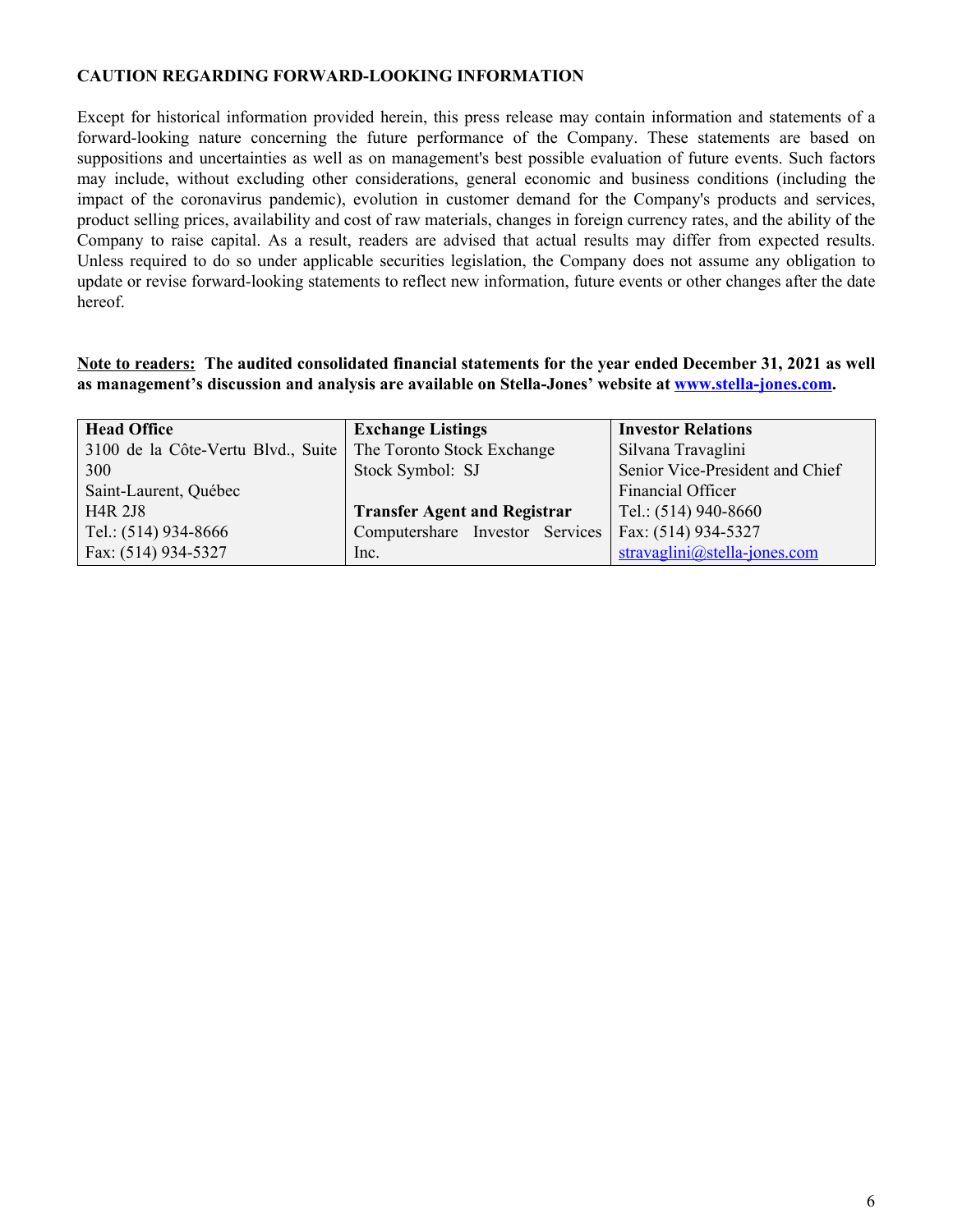(expressed in millions of Canadian dollars, except earnings per common share)

|                                                                                                                                 | For the<br>three-month periods<br>ended December 31, |                         | For the<br>years<br>ended December 31, |         |
|---------------------------------------------------------------------------------------------------------------------------------|------------------------------------------------------|-------------------------|----------------------------------------|---------|
|                                                                                                                                 | 2021                                                 | 2020                    | 2021                                   | 2020    |
|                                                                                                                                 | \$                                                   | \$                      | \$                                     | -S      |
| <b>Sales</b>                                                                                                                    | 545                                                  | 533                     | 2,750                                  | 2,551   |
| <b>Expenses</b>                                                                                                                 |                                                      |                         |                                        |         |
| Cost of sales (including depreciation and amortization (3)<br>months - \$17 (2020 - \$16) and 12 months - \$63 (2020 -<br>\$62) | 480                                                  | 448                     | 2,294                                  | 2,105   |
| Selling and administrative (including depreciation and<br>amortization (3 months - \$3 (2020 - \$4) and 12 months               |                                                      |                         |                                        |         |
| $- $11 (2020 - $14))$                                                                                                           | 32                                                   | 32                      | 127                                    | 125     |
| Other losses, net                                                                                                               | $\mathbf{1}$                                         | $\overline{3}$          | 3                                      | 12      |
|                                                                                                                                 | 513                                                  | 483                     | 2,424                                  | 2,242   |
| <b>Operating income</b>                                                                                                         | 32                                                   | 50                      | 326                                    | 309     |
| <b>Financial expenses</b>                                                                                                       | 6                                                    | $\mathfrak s$           | 23                                     | 25      |
| Income before income taxes                                                                                                      | 26                                                   | 45                      | 303                                    | 284     |
| <b>Provision for income taxes</b>                                                                                               |                                                      |                         |                                        |         |
| Current                                                                                                                         | (4)                                                  | $\,8\,$                 | 64                                     | 66      |
| Deferred                                                                                                                        | $8\,$                                                | $\overline{\mathbf{3}}$ | 12                                     | $\,8\,$ |
|                                                                                                                                 | $\overline{4}$                                       | 11                      | 76                                     | 74      |
| Net income for the year                                                                                                         | 22                                                   | 34                      | 227                                    | 210     |
| Basic and diluted earnings per common share                                                                                     | 0.34                                                 | 0.52                    | 3.49                                   | 3.12    |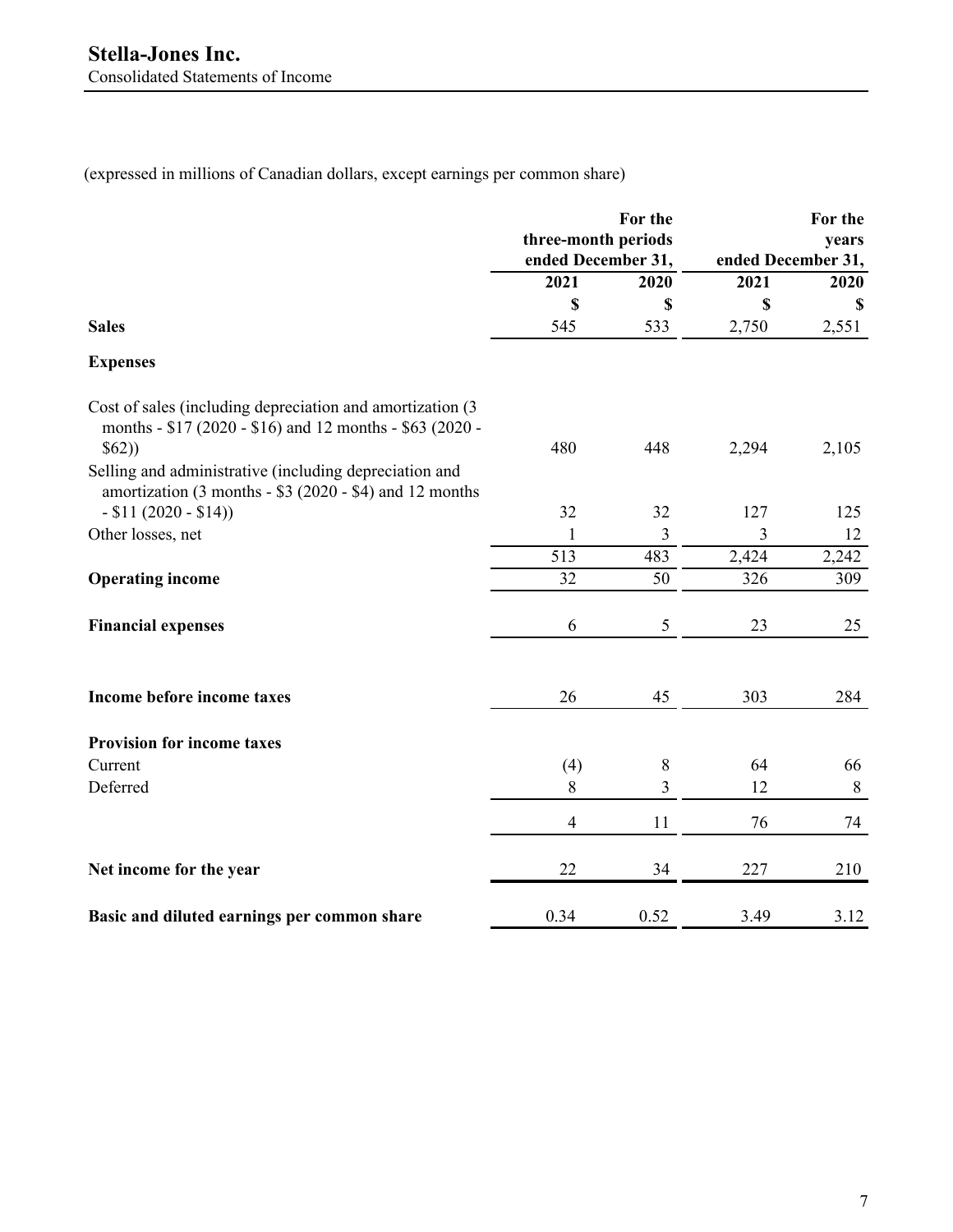# (expressed in millions of Canadian dollars)

|                                                               | 2021  | 2020           |
|---------------------------------------------------------------|-------|----------------|
| <b>Assets</b>                                                 | \$    | \$             |
| <b>Current assets</b>                                         |       |                |
| Accounts receivable                                           | 230   | 208            |
| Inventories                                                   | 1,106 | 1,075          |
| Income taxes receivable                                       | 9     |                |
| Other current assets                                          | 43    | 36             |
| <b>Non-current assets</b>                                     | 1,388 | 1,319          |
| Property, plant and equipment                                 | 629   | 574            |
| Right-of-use assets                                           | 138   | 135            |
| Intangible assets                                             | 158   | 115            |
| Goodwill                                                      | 341   | 280            |
| Derivative financial instruments                              | 3     |                |
| Other non-current assets                                      | 8     | $\mathfrak{Z}$ |
|                                                               | 2,665 | 2,426          |
| <b>Liabilities and Shareholders' Equity</b>                   |       |                |
| <b>Current liabilities</b>                                    |       |                |
| Accounts payable and accrued liabilities                      | 162   | 137            |
| Income taxes payable                                          | 1     | 19             |
| Derivative financial instruments                              |       | $\overline{2}$ |
| Current portion of long-term debt                             | 33    | 11             |
| Current portion of lease liabilities                          | 35    | 33             |
| Current portion of provisions and other long-term liabilities | 11    | 16             |
|                                                               | 242   | 218            |
| <b>Non-current liabilities</b>                                |       |                |
| Long-term debt                                                | 701   | 595            |
| Lease liabilities                                             | 109   | 106            |
| Deferred income taxes                                         | 137   | 104            |
| Provisions and other long-term liabilities                    | 15    | 15             |
| Employee future benefits                                      | 13    | 15             |
|                                                               | 1,217 | 1,053          |
| Shareholders' equity                                          |       |                |
| Capital stock                                                 | 208   | 214            |
| Retained earnings                                             | 1,161 | 1,079          |
| Accumulated other comprehensive income                        | 79    | 80             |
|                                                               | 1,448 | 1,373          |
|                                                               | 2,665 | 2,426          |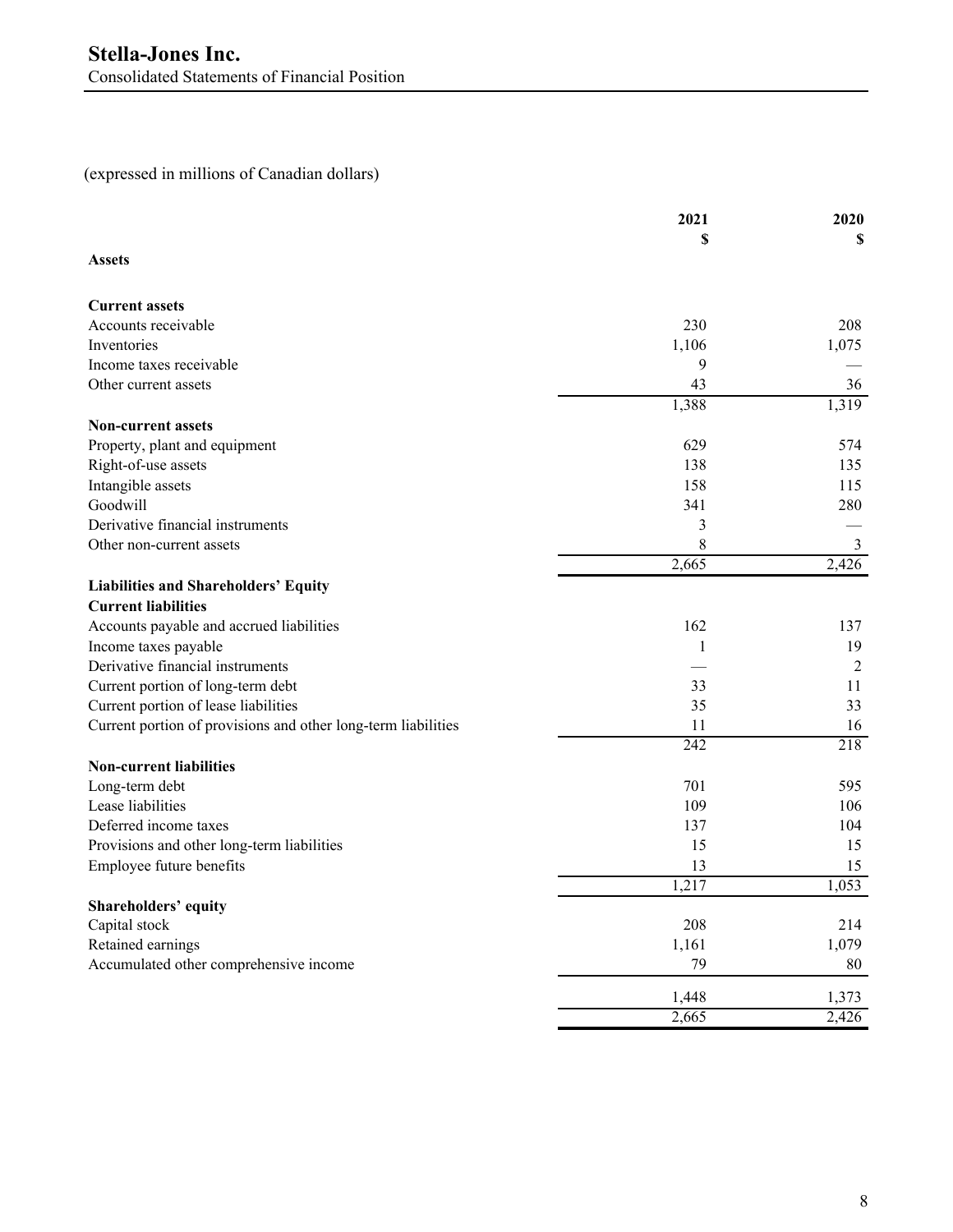(expressed in millions of Canadian dollars)

|                                                         | 2021  | 2020    |
|---------------------------------------------------------|-------|---------|
|                                                         |       | S       |
| Cash flows provided by (used in)                        |       |         |
| <b>Operating activities</b>                             |       |         |
| Net income for the year                                 | 227   | 210     |
| Adjustments for                                         |       |         |
| Depreciation of property, plant and equipment           | 25    | 26      |
| Depreciation of right-of-use assets                     | 38    | 38      |
| Amortization of intangible assets                       | 11    | 12      |
| Gain on derivative financial instruments                |       | (2)     |
| Financial expenses                                      | 23    | 25      |
| Current income taxes expense                            | 64    | 66      |
| Deferred income taxes                                   | 12    | $\,8\,$ |
| Provisions and other long-term liabilities              | (7)   | 14      |
| Other                                                   | (5)   | 5       |
|                                                         | 388   | 402     |
|                                                         |       |         |
| Changes in non-cash working capital components          |       |         |
| Accounts receivable                                     | (19)  | (32)    |
| Inventories                                             | (21)  | (123)   |
| Other current assets                                    | (7)   | (2)     |
| Accounts payable and accrued liabilities                | 24    | 1       |
|                                                         | (23)  | (156)   |
| Interest paid                                           | (23)  | (26)    |
| Income taxes paid                                       | (91)  | (42)    |
|                                                         | 251   | 178     |
| <b>Financing activities</b>                             |       |         |
| Proceeds from short-term debt                           | 125   |         |
| Repayment of short-term debt                            | (123) |         |
| Net change in revolving credit facilities               | (13)  | 20      |
| Proceeds from long-term debt                            | 247   |         |
| Repayment of long-term debt                             | (105) | (8)     |
| Repayment of lease liabilities                          | (35)  | (35)    |
| Dividends on common shares                              | (47)  | (40)    |
| Repurchase of common shares                             | (108) | (60)    |
| Other                                                   | 1     | (1)     |
|                                                         | (58)  | (124)   |
| <b>Investing activities</b>                             |       |         |
| Business acquisitions                                   | (129) |         |
| Purchase of property, plant and equipment               | (48)  | (42)    |
| Additions of intangible assets                          | (16)  | (13)    |
| Other                                                   |       | 1       |
|                                                         | (193) | (54)    |
| Net change in cash and cash equivalents during the year |       |         |
| Cash and cash equivalents - Beginning of year           |       |         |
| Cash and cash equivalents - End of year                 |       |         |
|                                                         |       |         |